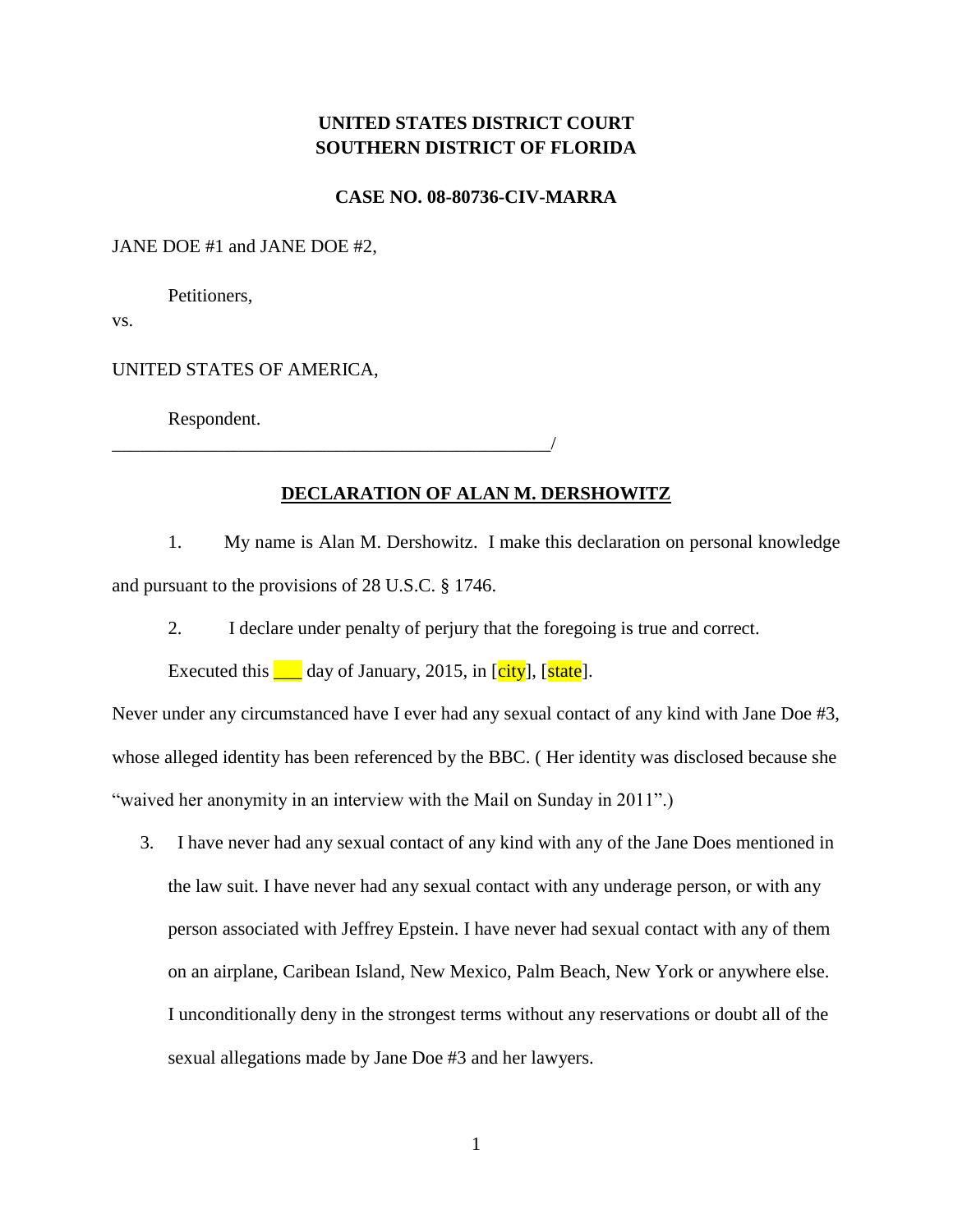- 4. Specifically, Jane Doe #3 has alleged that she had sex with me on Mr. Epstein's Carribean island. I was on that island only once in my life, for approximately one day. I was with my wife and daughter during the entire day. We slept over night in the same room. We had dinner with Mr. Epstein and a distinguished professor from the Harvard Business School, his wife, her sister, brother in law and their kids, and an older woman. During our entire stay on the island, we never saw any young woman that fit the description of Jane Doe #3. Indeed we do not recall seeing any young women during our entire visit to the island. The older woman showed us around the island. There is no conceivable possibility that I could have had any sexual encounter with Jane Doe #3 during that period. Her lawyers could have easily learned this by simply calling and asking me for the specifics. I would have then provided them with the names of unimpeachable witnesses who would have contradicted Jane Doe #3's false account.
- 5. Second, she has allegeded that she had sex with me in Mr. Epstein's house in New Mexico. I was in that house only once while it was under construction. My wife, daughter and I were driven there by a New Mexico business man and his wife, who we were visiting. Mr. Epstein was not there. Nor were there any young girls visible at any time. We were shown around the house by a woman, fnot Jane Doe #3, for about an hour and then drove back with our friends. Her lawyers could have easily learned this by simply calling and asking me for the specifics. I would have then provided them with the names of unimpeachable witnesses who would have contradicted Jane Doe #3's false account.
- 6. Third, she has accused me of having sex with her on Jeffrey Epstein's plane. I was on that plane on several occassions as the manifests will show, but never under circumstances where it would have been possible to have sex with Jane Doe #3. On a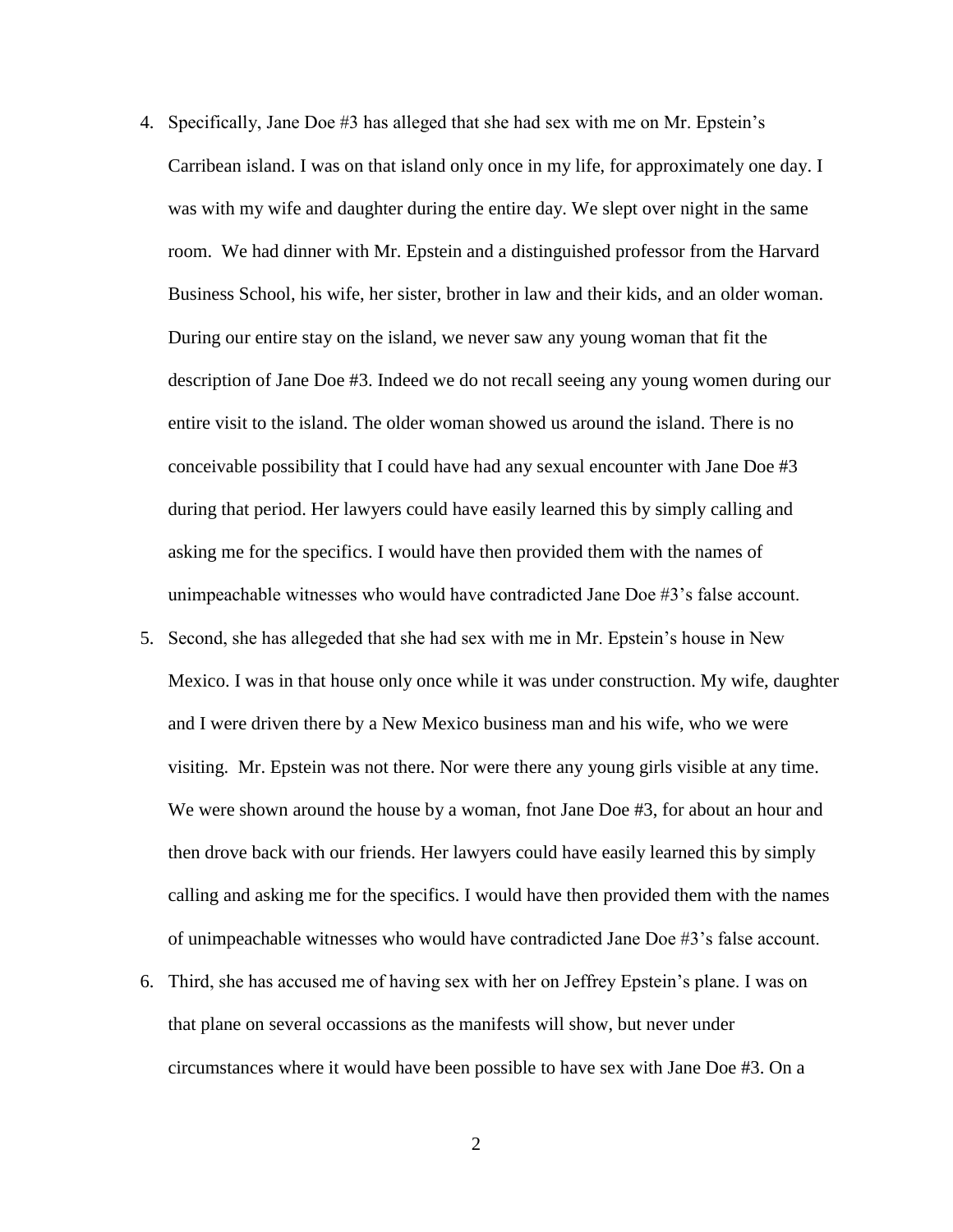couple of occassions I was on his plane with my wife and daughter. On another occasion I was on the plane with my nephew and several older people going to see a launch at Cape Kennedy. On several other occassions, after the alleged events at issue, I was on the plane with memberts of Mr. Epstein's legal team flying down to perform legal services. I was also on the plane alone without Mr. Epstein or any passengers on a couple of occassions. Once being flown to Montreal to make a speech. And once being flown down to Florida to make a legal presentation. Had his lawyers called me I would have provided them this information and told them to check the manifests.

- 7. As to Mr. Epstein's homes in New York City and Palm Beach, I categorically state that I never had any sexual contact with anyone other than my wife in the Palm Beach home (my wife and family stayed in this home for a few days when Mr. Epstein was not there and no one but the house keepter was there.) As to his home in NYC, I never had any sexual contact with anyone at any time.
- 8. In a statement issued to the press, Jane Doe #3 lawyers, Brad Edwards and Paul Cassell, have falsely stated that "they tried to depose Mr. Dershowitz on these subjects, although he has avoided those deposition requests". By using the term "these subjects" in a satement about the sexual abuse charges recently made against me, these lawyers have falsely implied that they sought to depose me on allegations regarding my own conduct. That is a total and categorical lie. Several years ago they wrote, asking to depose me on Jeffrey Epstein's activities and whether I ever witnessed any of his alleged crimes. I recall responding that I could not testify as to any privileged information and that I was not a witness to any alleged crimes. They did not follow up with a subpoena. Any suggestion that I refused to respond to questions about any allegations regarding my own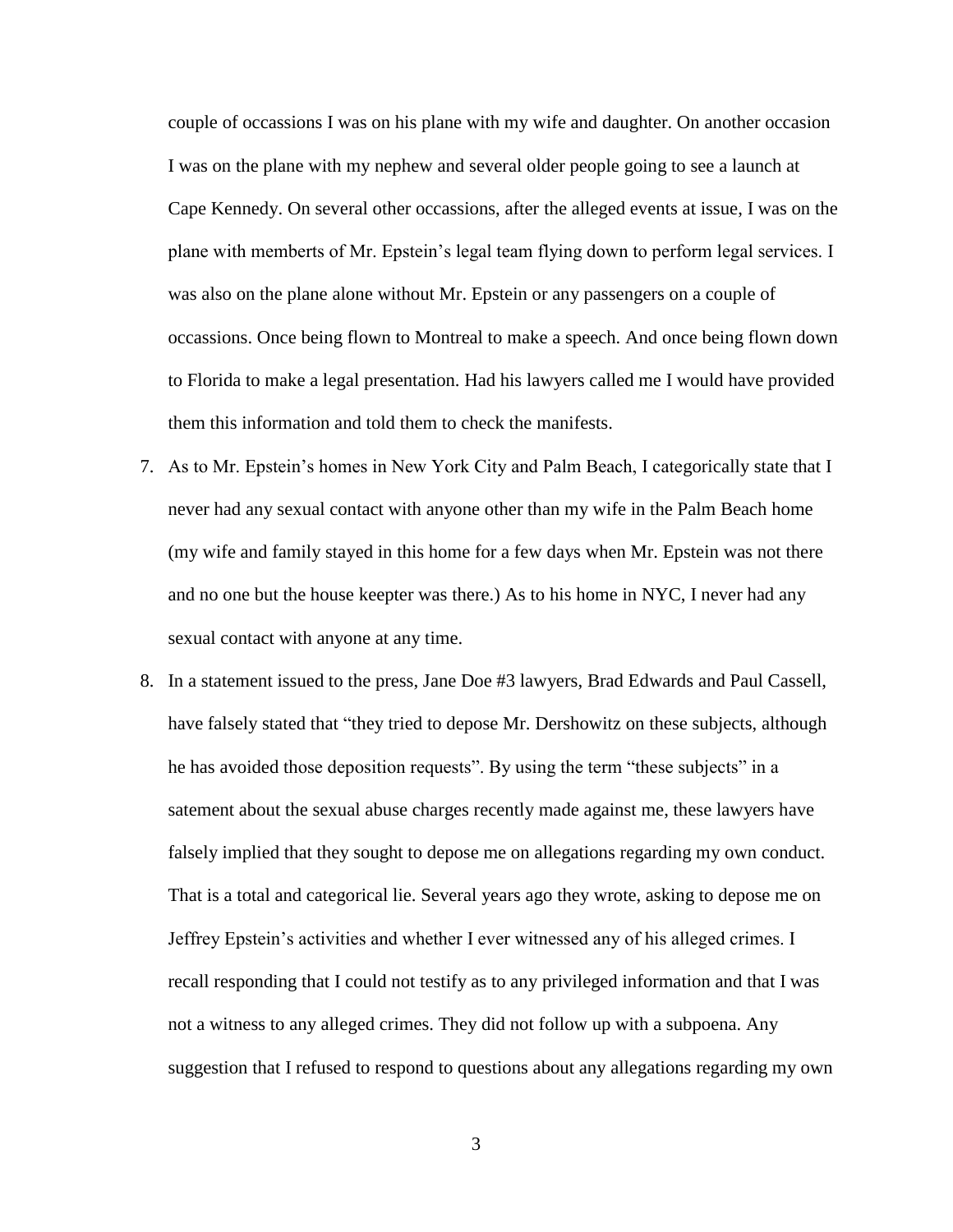alleged sexual conduct is totally and categorically false. The lawyers know this and yet continue to perpetuate the false impression that I was somehow given an opportunity to respond to these false and salacious charges agaisnt me and refused to do so. The written record will bear out the truth of what I have said and demonstrate the deliberate falsity of what they have suggested.

9. I believe and allege that Jane Doe #3 knows that the charges she has leveled against me are totally false and she has alleged them with complete knowledge of their falsity. Her lawyers, Brad Edwards and Paul Cassell, also knew or could have easily learned, that I could not have done and did not do any of the heinous things they allege I did in the pleading. If they had done any reasonable investigation of their client's false allegations, they would have found absolute proof that I did not. They claim in a written statement that they "investigate" before filing. But they did not specifically state that they investigated this claim against me before filing this false and scurilous charge. They could not have, because even the most minimal of investigation would have proven conclusively that I could not have had sex with their client on the island, in New Mexico or on the airplanes, and that I did not have sex with her in his New York or Palm Beach homes. They would also have learned, if they did not already know, that Jane Doe #3 is a serial liar, whose uncorrobrated word should never be credited. She has claimed to have been with former President Clinton on Mr. Epstein's island. She has provided specific and detailed information about Mr. Clinton's activities on the island. Yet, on information and belief, I have been advised that secret service records would confirm that President Clinton has never set foot on that island. It has also been reported that she told her father that she met Queen Elizabeth. On information and belief, a check of the records of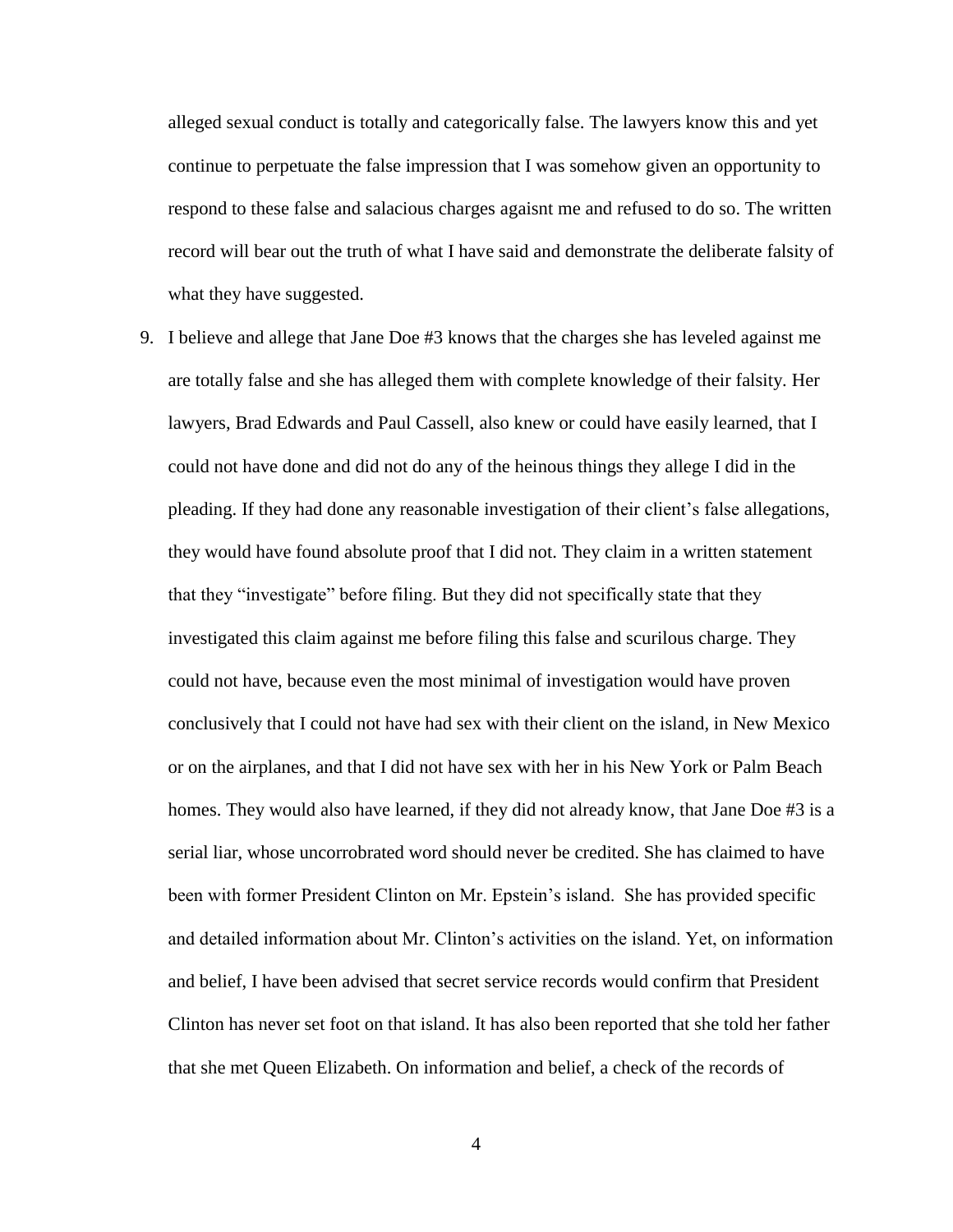Buckingham Palace would disclose that she lied to her father about such a visit. On information and belief, she has also told lies about many world leaders. Finally, on information and belief, a check of Jane Doe #3's record will show that the state attorney in Palm Beach county dropped a case that she sought to bring based on an assessment by the investigating detective regarding the "victim's lack of credability". A copy of this letter was forwarded to central records. Her lawyers knew or should have known about her history of lying and her utter lack of credability before filing an allegedly privileged legal statement that asserts false and defamatory information about a fellow lawyer based on her word alone.

- 10. I believe and allege that they deliberately inserted this false and defamatory charge, which they knew or should have known to be false and defamatory, in a legal pleading that does not seek an evidentiary hearing or provide for any other opportunity for me to respond to , rebut or disprove their knowlingly false charge. They placed it in a legal proceeding, in a public filing, in bad faith in an effort to have the media report it, while they hide behind claims of litigation and journalistic privilege. I believe and allege that their bad faith purpose was to have this false charge made public, while denying me any legal recourse. There is no realistic possibility that this pre New Year's filing would have been picked up by the media had they or someone on their behalf not deliberately allerted the media to its existence.
- 11. They have now repeatedly spoken to the media about their false allegation against me, falsely asserting that it had a "factual" basis and providing BBC with a list of questions they should ask me. I answered all of their questions. They have studiously tried to avoid